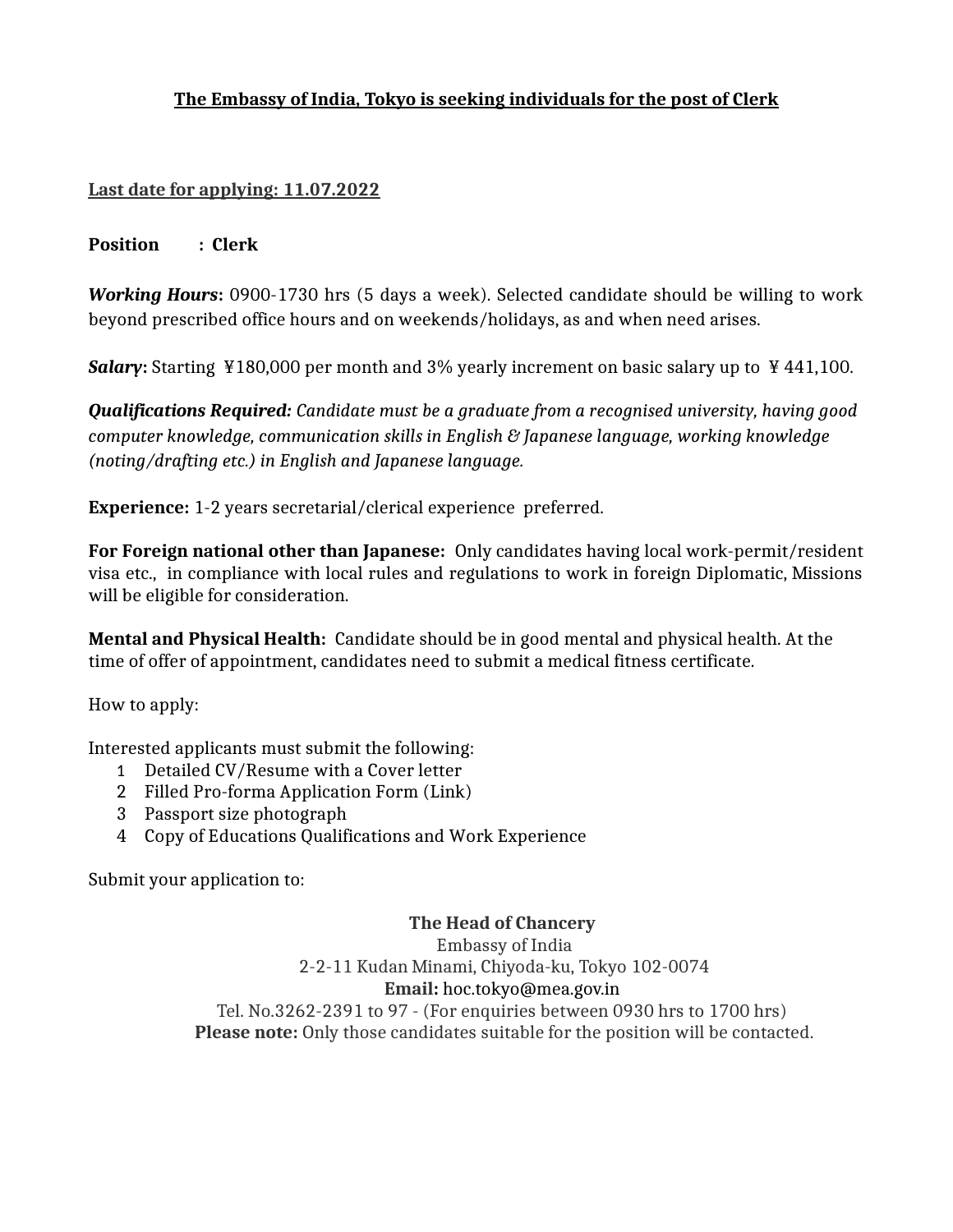#### **在日インド大使館 事務職員募集**

### **応募締切日: 202 2 年 07 月 11 日**

#### **職種 : 事務員**

**勤務時間:** 週 5(月~金)9:00~17:30 勤務。必要に応じ、残業または週末/休日出勤に対応して頂き ます。

**給与:** 月給 18 万円からスタートし、年率 3%で最大 441,000 円まで昇給します。

**必要資格***:* 正規の大学を卒業された方で、*PC* の操作・操作知識があり、英語・日本語両言語での コミュニケーションが可能な方、英語や日本語ベースでの事務作業の経験・知識*(*文書作成など*)*の ある方を募集します。

**職務経験:** 1~2 年の秘書業務・事務経験があれば尚可。

**日本人以外の外国籍をお持ちの応募者の方へ:** 日本の法律や規則に基づき、在日外国公館での就労 に必要な就労ビザまたは居住者ビザをすでに取得されている方のみ、選考の対象となります。

**心身の健康状態について:** 心身ともに健康な方を募集します。採用時に健康証明書をご提出いただ きます。

応募方法:

次の応募書類をご提出ください:

- 1 英文の職務経歴書/履歴書(カバーレターを添付の事)
- 2 大使館所定の求人応募用紙(英語)(Link)
- 3 パスポートサイズの写真 (裏面に英語で記名)
- 4 学歴証明書及び職歴証明書のコピー

### 応募書類送付先:

**The Head of Chancery** Embassy of India 2-2-11 Kudan Minami, Chiyoda-ku, Tokyo 102-0074

**Email:** hoc.tokyo@mea.gov.in 電話: 03-3262-2391 to 97 (問い合わせ可能時 間 9:30~17:00)

**備考: 募集している職種に適当な資格・職歴をお持ちの方にのみ、ご連絡いたします。予めご了承**

**ください。**